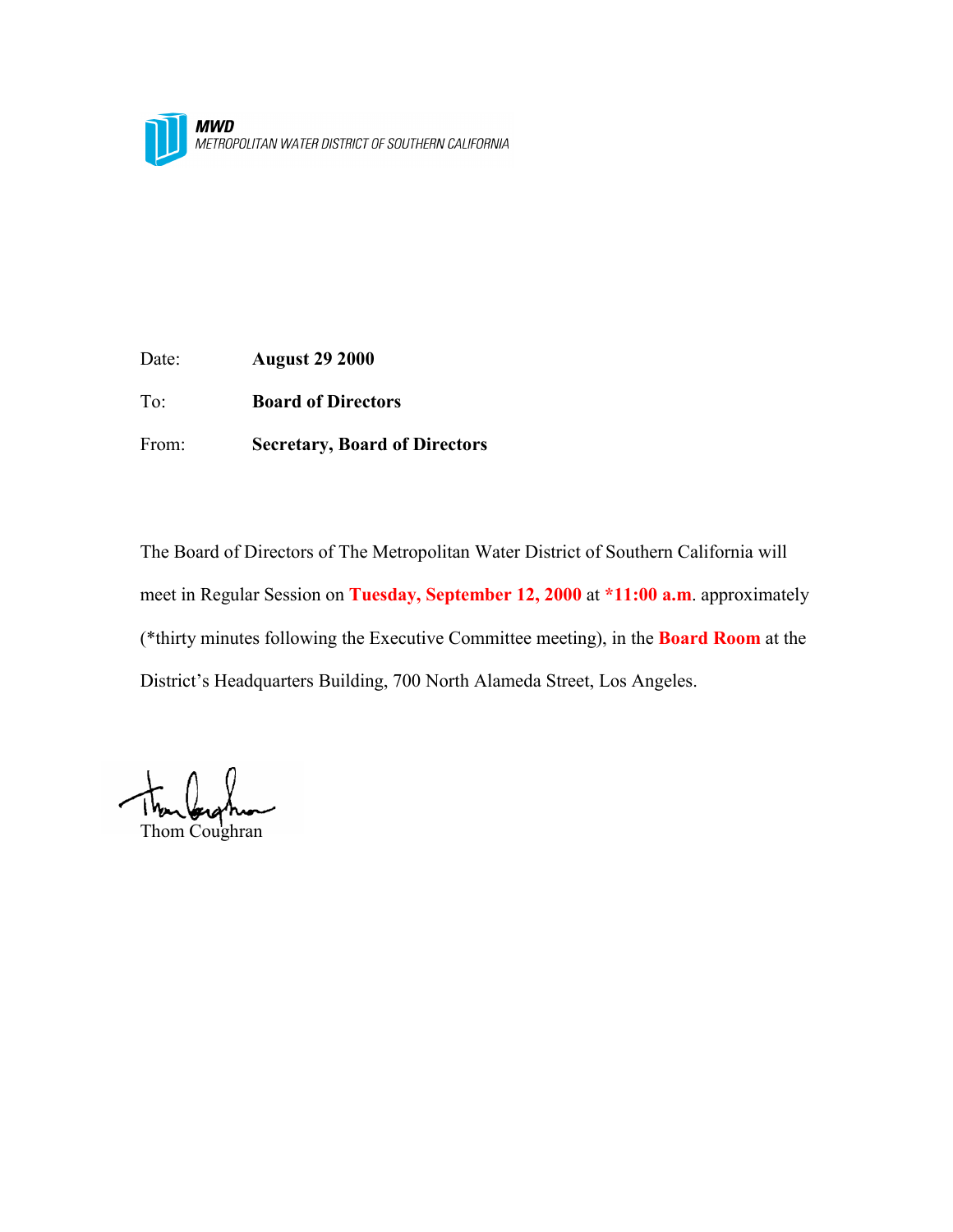

# **Revised Regular Board Meeting**

**September 12, 2000**

**\*11:00 a.m. -- Board Room**

| Tuesday, September 12, 2000 Meeting Schedule                                                    |            |                         |  |  |  |
|-------------------------------------------------------------------------------------------------|------------|-------------------------|--|--|--|
| 8:00 a.m.                                                                                       | Room 1-102 | <b>Museum Committee</b> |  |  |  |
| 9:30 a.m.                                                                                       | Board Room | Executive               |  |  |  |
| *11:00 a.m.                                                                                     | Board Room | <b>Board Meeting</b>    |  |  |  |
| * Meeting time approximate – Board Meeting to begin 30<br>minutes after the Executive Committee |            |                         |  |  |  |

| <b>MWD Headquarters Building</b> | 700 N. Alameda Street | Los Angeles, CA 90012 |
|----------------------------------|-----------------------|-----------------------|
|                                  |                       |                       |

### **1. Call to Order**

- (a) Invocation: Director Wyatt L. Troxel
- (b) Pledge of Allegiance, led by Director Wesley M. Bannister
- **2. Roll Call**
- **3. Determination of a Quorum**
- **4. Additions to Agenda** (As required by Gov. Code, § 54954.2(b))
- **5. Opportunity for members of the public to address the Board on matters within the Board's jurisdiction.** (As required by Gov. Code, § 54954.3(a))

## **6. OTHER MATTERS**

- A. Approval of the Minutes of the Meetings held August 8, 21, and 22, 2000. (Copies have been mailed to each Director) Any additions, corrections, or omissions
- B. Chairman's Monthly Activity Report
- C. Report on the Strategic Plan
- D. Committee appointments. (Exec.)
- E. Adopt motion to adjourn the October Board Meeting to October 17, 2000. (Committee meetings will take place on October 16 and 17, 2000). (Exec.)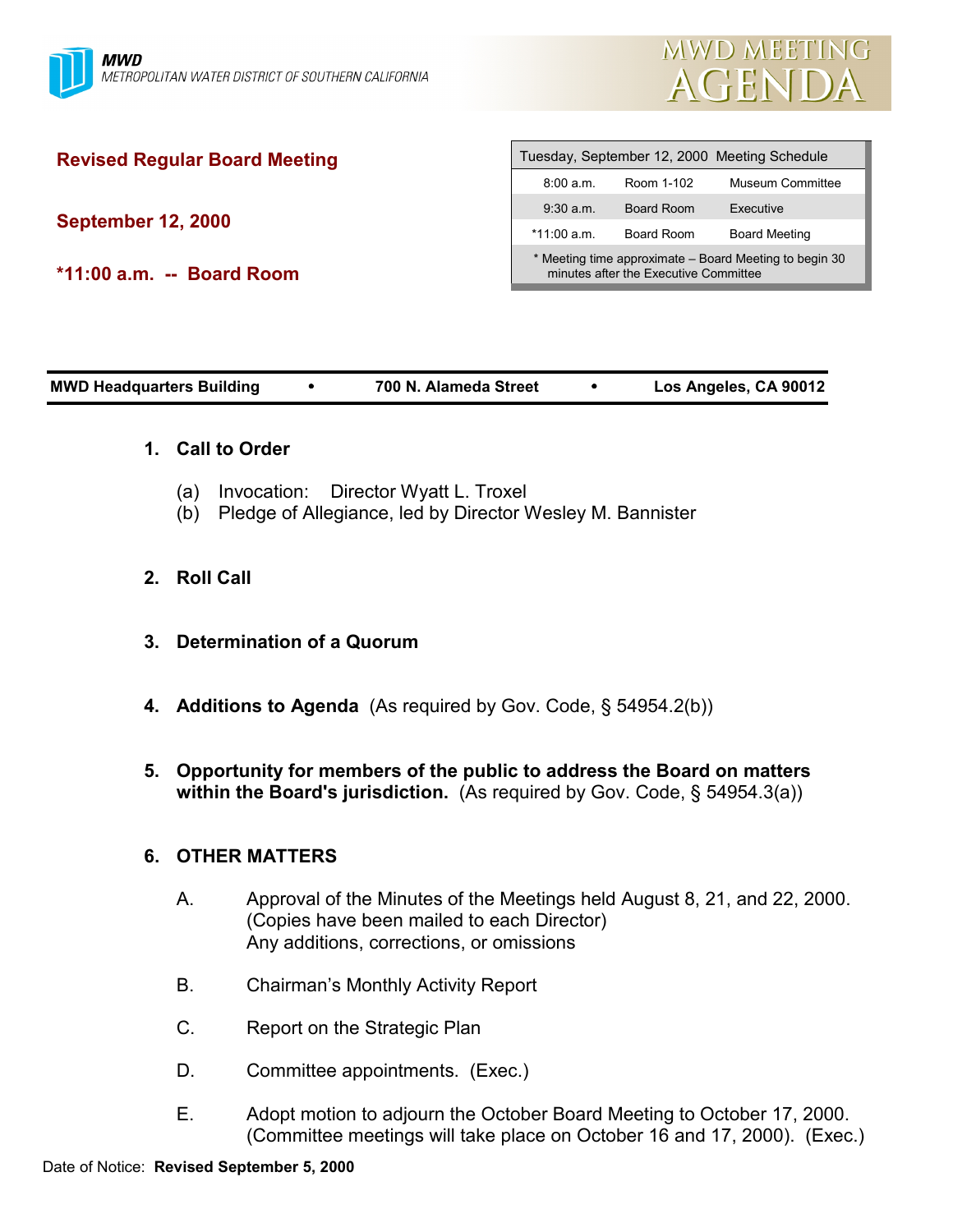- F. General Manager's Reports:
	- a. Report on Colorado River matters, including negotiations to develop a California plan for river operations, settlement of the San Luis Rey water rights dispute and Salton Sea issues. **[Any discussion of real property negotiations will be held in closed session. Conference with Real Property Negotiators; Agency Negotiator: Paul Cunningham; Negotiating Parties: United States Department of the Interior, State of California, State of Nevada, State of Arizona, Palo Verde Irrigation District, Imperial Irrigation District, Coachella Valley Water District, Los Angeles Department of Water and Power, San Diego County Water Authority, Colorado River Indian Tribes Coalition, San Luis Rey Settlement Parties; Property: Water Rights, Colorado River Allocations; Under Negotiation: Price and Terms; to be heard in closed session pursuant to Gov. Code § 54956.8]**
	- b. Discussion of Bay-Delta related issues; including progress on developing and implementing the CALFED program; potential litigation regarding the EIR/EIS regarding the CALFED program; the State Water Resources Control Board's Phase 8 hearings to allocate responsibility to meet Bay-Delta environmental obligations. (WP&R)

**[Any discussion of litigation will be held in closed session. Conference with Legal Counsel--(1) Existing Litigation; Parties: Water Right Holders in Bay-Delta Watershed; to be heard in closed session pursuant to Gov. Code § 54956.9(a); (2) Initiation of Litigation (one potential case); to be heard in closed session pursuant to Gov. Code § 54956.9(c)]**

- c. General Manager's oral summary of District activities for the month of August
	- (1) Reorganization
	- (2) Communications
- G. General Counsel's oral summary of Legal Department activities for the month of August

# **7. ORAL REPORTS OF STANDING COMMITTEES**

- 7-1 Executive Committee (Phillip J. Pace, Chair)
- 7-2 Budget and Finance (Wesley M. Bannister, Chair)
- 7-3 Engineering and Operations (William G. Luddy, Chair)
- 7-4 Legal and Claims (Gary A. Morse, Chair)
- 7-5 Communications and Legislation (Glen D. Peterson, Chair)
- 7-6 Water Planning and Resources (Langdon W. Owen, Chair)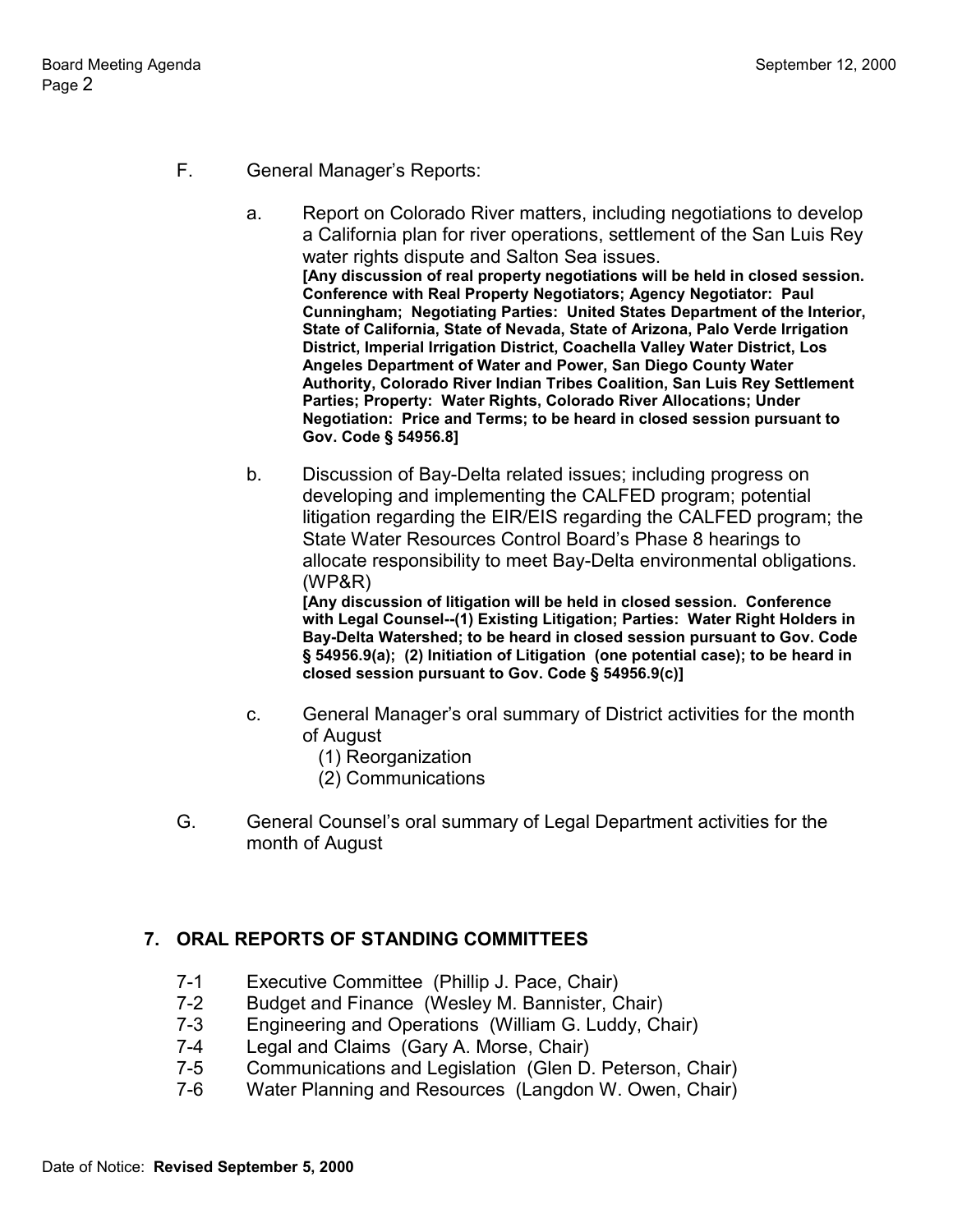# **8. CONSENT CALENDAR ITEMS (Action)**

8-1 Authorize amendment to agreements with (1) Keith Companies, Inc., formerly known as John M. Tettemer and Associates, an increase of \$420,000, to provide technical services for the Lake Mathews Watershed - Drainage Water Quality Management Project; and (2) County of Riverside Transportation Department, an increase of \$568,500, for construction support services. (E&O)

### **Recommendation:**

**Option #1:**

**Authorize the General Manager to amend Agreement No. 4803 with KC by \$420,000 for a maximum agreement amount of \$2.887 million to complete all construction support activities. Authorize the General Manager to amend Agreement No. 16504 with the County by \$568,500 for a maximum agreement amount of \$626,500 for all construction support activities.**

8-2 Authorize amendment to agreement with Pressure Pipe Inspection Company, an increase of \$340,000, for inspection and analysis of Metropolitan's prestressed concrete cylinder pipelines. (E&O)

### **Recommendation:**

**Option #1:**

**Amend Agreement No. 30402 with PPIC to increase the contracted amount by \$340,000, for a total contract amount of \$560,000, for a detailed analysis of the previously inspected 25-mile reach of the Second Lower Feeder as well as inspection and analysis of an additional 5.4-mile reach; and the inspection and analysis of a 16-mile reach of the Sepulveda Feeder.**

8-4 Authorize amendment to contract with Harkins Cunningham, an increase of \$700,000, for Colorado River negotiations and documentation. (Exec.)

#### **Recommendation:**

**Option #1:**

**Authorize the General Counsel to amend the contract with Harkins Cunningham for an additional \$700,000 to complete negotiation of quantification issues for California's share of the Colorado River.**

## **(END OF CONSENT CALENDAR)**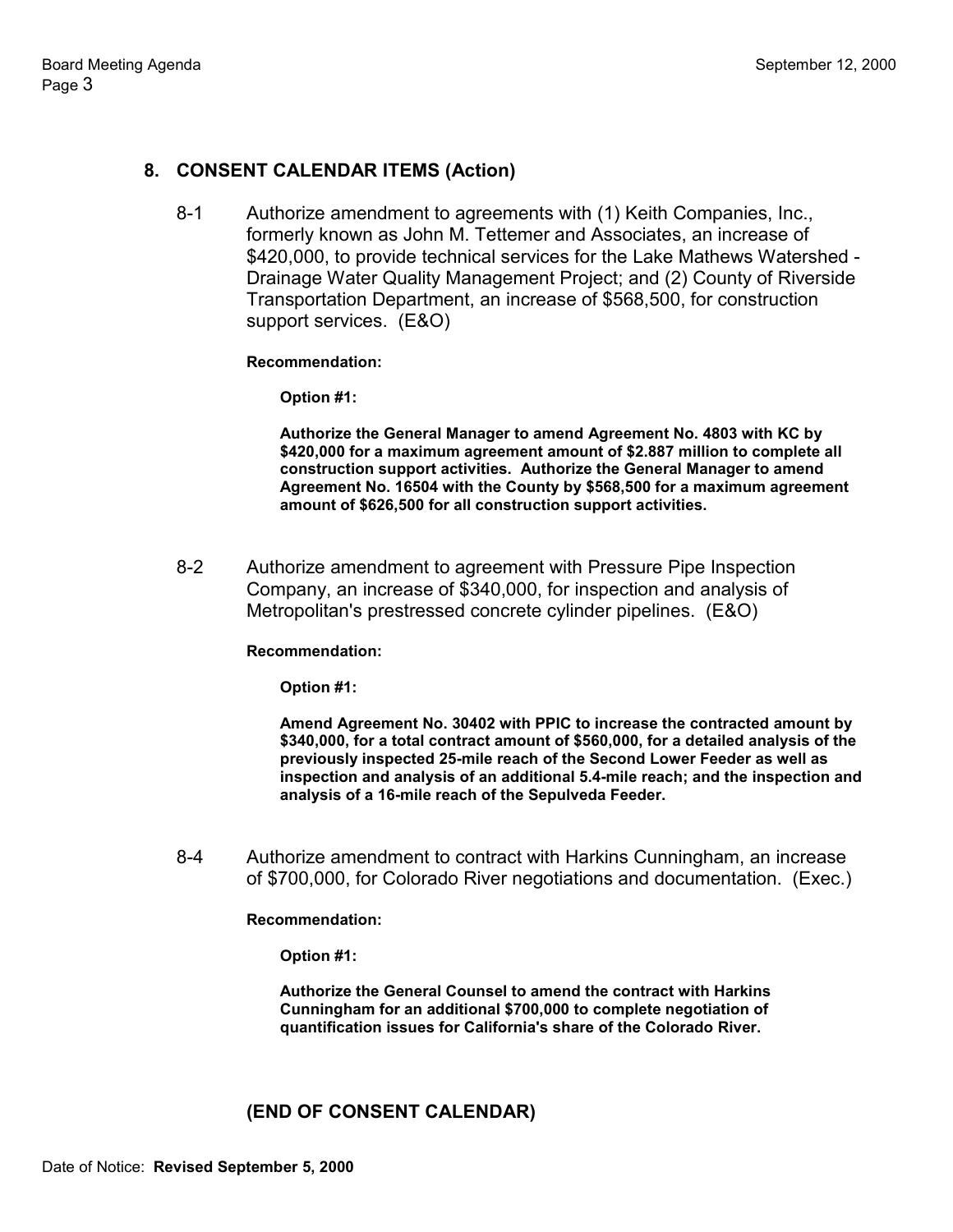# **9. OTHER BOARD ITEMS (Action)**

9-1 Authorize (1) \$1.05 million to refurbish the Diemer Filtration Plant washwater tanks and the General Manager to award contracts (Appn. 15322, No. 2); (2) \$352,000 for the Skinner Plant Sparger Automation System for Modules 4, 5 and 6 (Appn. 15357); and (3) \$1.65 million for design and construction of two flow control facilities on the Orange County Feeder. (Appn. 15358). (E&O)

#### **Recommendation:**

**Option #1:**

**Appropriate \$1.05 million, authorize the General Manager to have all work performed, and delegate to the General Manager the authority to award contracts for the refurbishment of the East and West Washwater Tanks at the Diemer plant.**

**Appropriate \$352,000 and authorize the General Manager to have all work performed to automate the sparger system in Modules 4, 5 and 6 at the Skinner plant.**

**Appropriate \$1.65 million, authorize the General Manager to have all work performed, and delegate to the General Manager the authority to award contracts for the design and construction of two flow control facilities on the Orange County Feeder.**

**Determine that the proposed projects qualify for Categorical Exemption under the California Environmental Quality Act (CEQA) in that they consist of the minor alteration of existing public facilities, involving no expansion of use beyond that currently existing (CEQA Section 15301, Class 1 Exemption).**

9-3 Authorize execution of extra work orders to transfer 3,600 feet of the Mentone Pipeline, not to exceed \$6 million. (E&O)

### **Recommendation:**

**Option #1:**

**Authorize the General Manager to execute extra work orders in excess of five percent of contract value to the contractor of the Mentone Pipeline in an amount that in aggregate does not exceed \$6 million.**

9-4 Authorize \$79.3 million; and award a \$44.294 million contract to J. F. Shea Co., Inc. for construction of the Lake Mathews Outlet Facilities; and amend contracts with Jacobs Associates by \$1.35 million, and U.R.S. Greiner/Woodward Clyde by \$100,000. (Appn. 15277, No. 3) (E&O)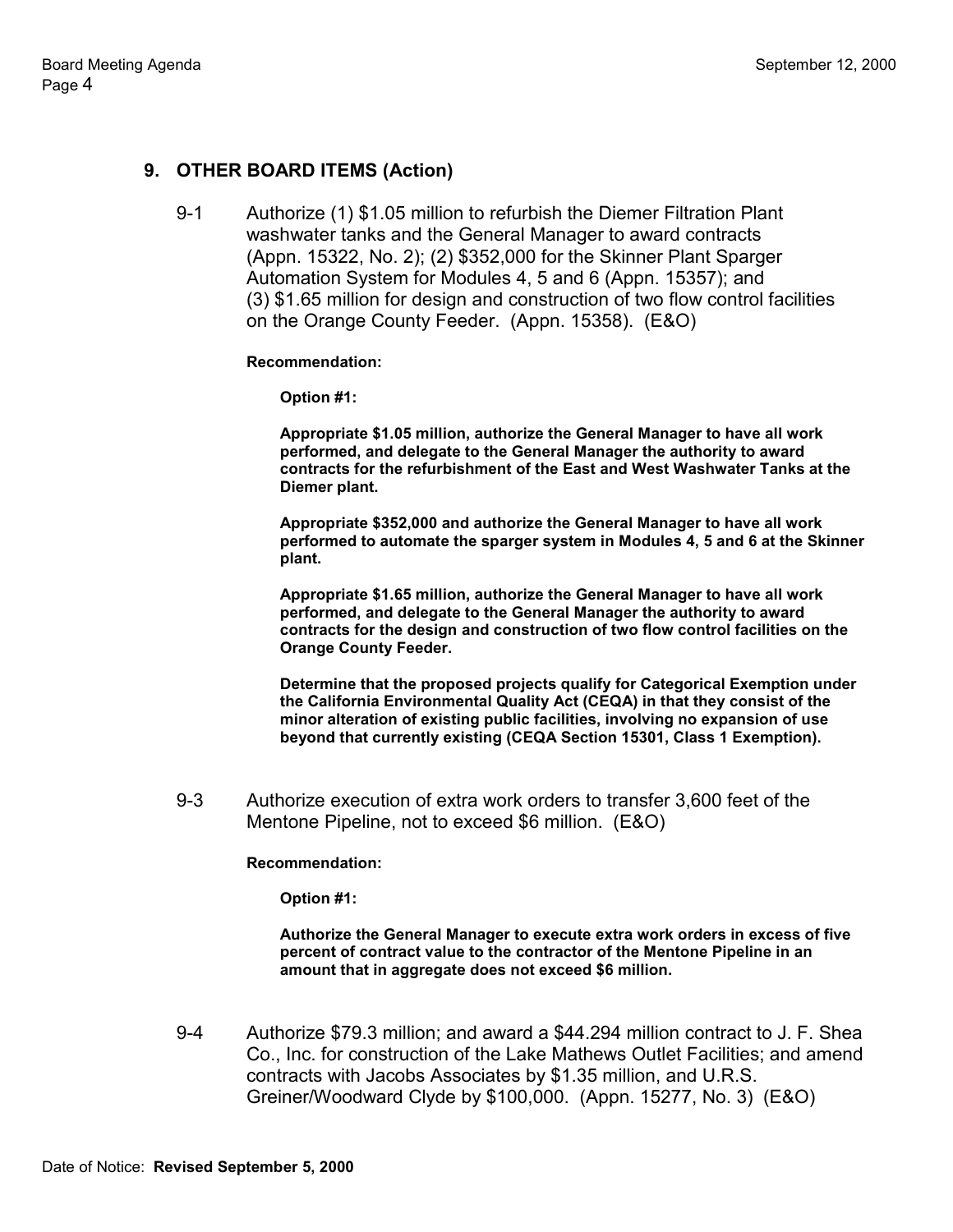**Recommendation:**

**Option #1:**

**1. Increase Appropriation 15277 by \$79.3 million to a total of \$92.2 million;**

**2. Award a construction contract to J. F. Shea Co., Inc. in the amount of \$44,293,773 to perform the construction of the Lake Mathews Outlet Facilities;**

**3. Amend the consulting contract with Jacobs Associates by \$1.35 million to a total of \$2.85 million to perform contractor submittal reviews, geologic interpretations, geotechnical instrumentation and monitoring, construction scheduling, grouting support, cofferdam construction support, technical support on blasting-related issues, and technical support for potential construction claims issues;**

**4. Amend the consulting contract with U.R.S. Greiner/Woodward/Clyde by \$100,000 to a total of \$700,000 to perform geologic mapping of the tunnel, junction shaft, and tower excavations; provide a geologist that is a certified diver to assist the resident engineer during the dredging of the underwater approach; and provide geologic support throughout construction, as needed; and**

**5. Implement contingency plan and delegate to the General Manager authority to enter into contracts over \$250,000.**

- 9-5 Authorize settlement of Inland Feeder Project Eminent Domain Action entitled Metropolitan Water District of Southern California v. San Bernardino Valley Water Conservation District (Sunwest), Ventura County Superior Court Case No. CIV 190813. (L&C) **[Conference with Legal Counsel--Existing Litigation; to be heard in closed session pursuant to Gov. Code § 54956.9(a)]**
- 9-6 Approve Memorandum of Understanding with Employees Association of Metropolitan Water District/AFSCME Local 1902. (Exec.) **[Any discussion of labor negotiations may be heard in closed session pursuant to Gov. Code § 54957.6; Conference with Labor Negotiator Debbie Dillon; MWD Organization: AFSCME Local 1902]**

**Recommendation:**

**Option #1:**

**Approve a five-year MOU with AFSCME from July 9, 2000 to June 30, 2005.**

#### 9-7 **Withdrawn**

9-9 **Withdrawn**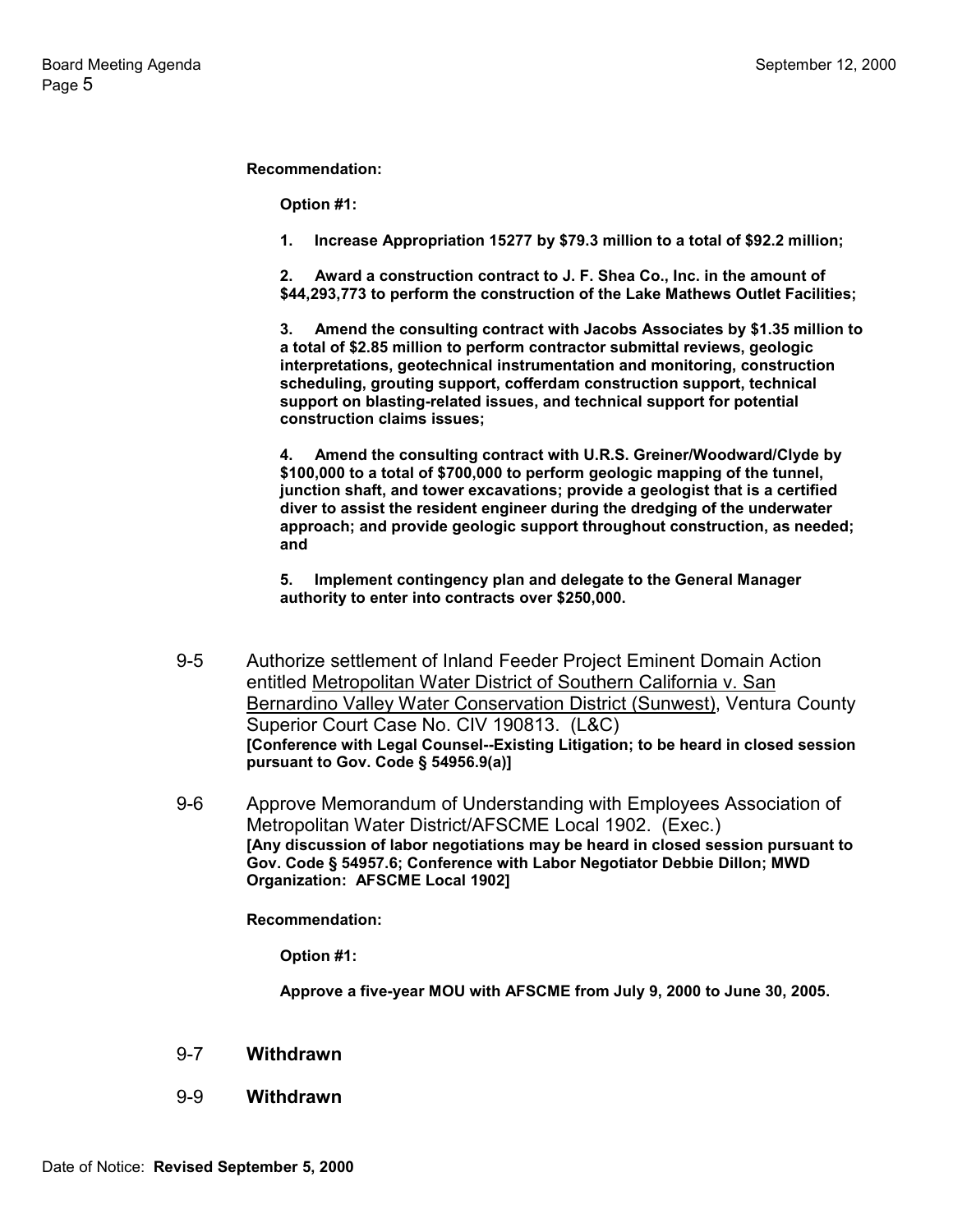**Added** 9-10 Staff analysis of the CALFED Final Programmatic EIS/EIR and authorize the filing of litigation regarding compliance with environmental laws, if appropriate. (WP&R, L&C) **[Conference with Legal Counsel--Anticipated Litigation. Any discussion regarding initiation of litigation will be heard in closed session pursuant to Gov. Code § 54956.9(c)]**

**Recommendation:**

**Option #1:**

**Authorize the General Counsel to take all actions necessary to protect Metropolitan's interests with respect to the Final PEIS/EIR and Record of Decision and Certification, including filing litigation if appropriate.**

### **10. BOARD INFORMATION ITEMS**

- 10-1 Status report for the Diamond Valley Lake Project for the month ending July 2000. (E&O) **[Any discussion of claims will be heard in closed session. Conference with Legal Counsel--Significant Exposure to Litigation (one matter); to be heard in closed session pursuant to Gov. Code § 54956.9(b)]**
- 10-2 Status report for the Inland Feeder Project for the month ending July 2000. (E&O) **[Any discussion of potential litigation to be heard in closed session. Conference**

**with Legal Counsel--Significant Exposure to Litigation (two matters); to be heard in closed session pursuant to Gov. Code § 54956.9(b)]**

### **11. REPORTS OF SPECIAL COMMITTEES**

### **12. ADJOURNMENT TO OCTOBER 17, 2000**